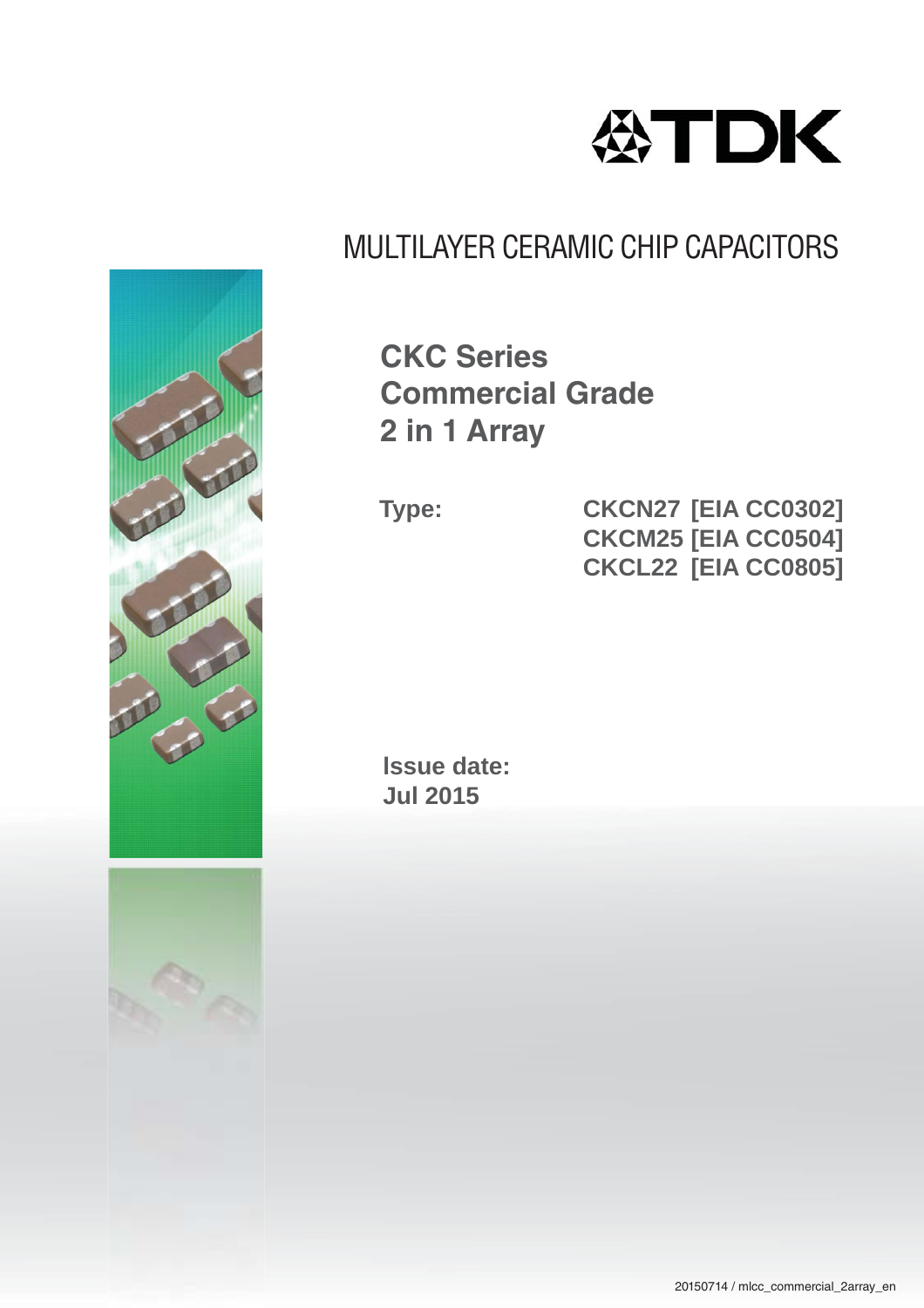

### **REMINDERS REMINDERS**

Please read before using this product

### **SAFETY REMINDERS**

## **A** REMINDERS

- 1. If you intend to use a product listed in this catalog for a purpose that may cause loss of life or other damage, you must contact our company's sales window.
- 2. We may modify products or discontinue production of a product listed in this catalog without prior notification.
- 3. We provide "Delivery Specification" that explain precautions for the specifications and safety of each product listed in this catalog. We strongly recommend that you exchange these delivery specifications with customers that use one of these products.
- 4. If you plan to export a product listed in this catalog, keep in mind that it may be a restricted item according to the "Foreign Exchange and Foreign Trade Control Law". In such cases, it is necessary to acquire export permission in harmony with this law.
- 5. Any reproduction or transferring of the contents of this catalog is prohibited without prior permission from our company.
- 6. We are not responsible for problems that occur related to the intellectual property rights or other rights of our company or a third party when you use a product listed in this catalog. We do not grant license of these rights.
- 7. This catalog only applies to products purchased through our company or one of our company's official agencies. This catalog does not apply to products that are purchased through other third parties.

Notice: Effective January 2013, TDK will use a new catalog number which adds product thickness and packaging specification detail. This new catalog number should be referenced on all catalog orders going forward, and is not applicable for OEM part number orders. Please be aware the last five digits of the catalog number will differ from the item description (internal control number) on the product label. Contact your local TDK Sales representative for more information.

(Example)

| $\sim$ $\sim$ $\sim$ $\sim$ $\sim$ $\sim$<br>Catalog Issued date | Catalog Number      | Item Description (On Delivery Label) |
|------------------------------------------------------------------|---------------------|--------------------------------------|
| Prior to January 2013                                            | C1608C0G1E103J      | C1608C0G1E103JT000N                  |
| January 2013 and Later                                           | C1608C0G1E103J080AA | C1608C0G1E103JT000N                  |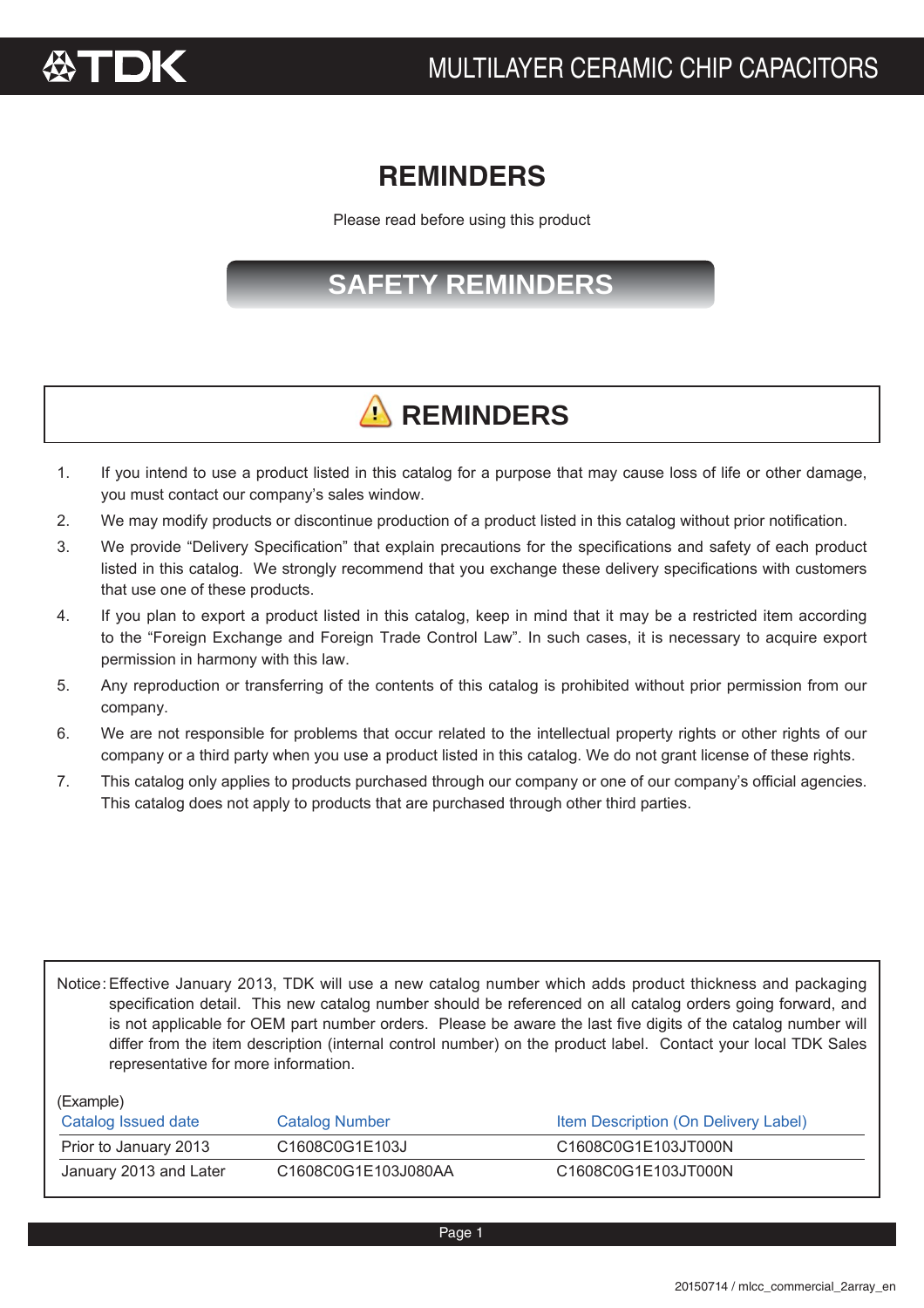#### 公丁 TDK

### MULTILAYER CERAMIC CHIP CAPACITORS



Page 2

 $\mathbb{\Delta}$  Please be sure to request delivery specifications that provide further details on the features and specifications of the products for proper and safe use. Please note that the contents may change without any prior notice due to reasons such as upgrading.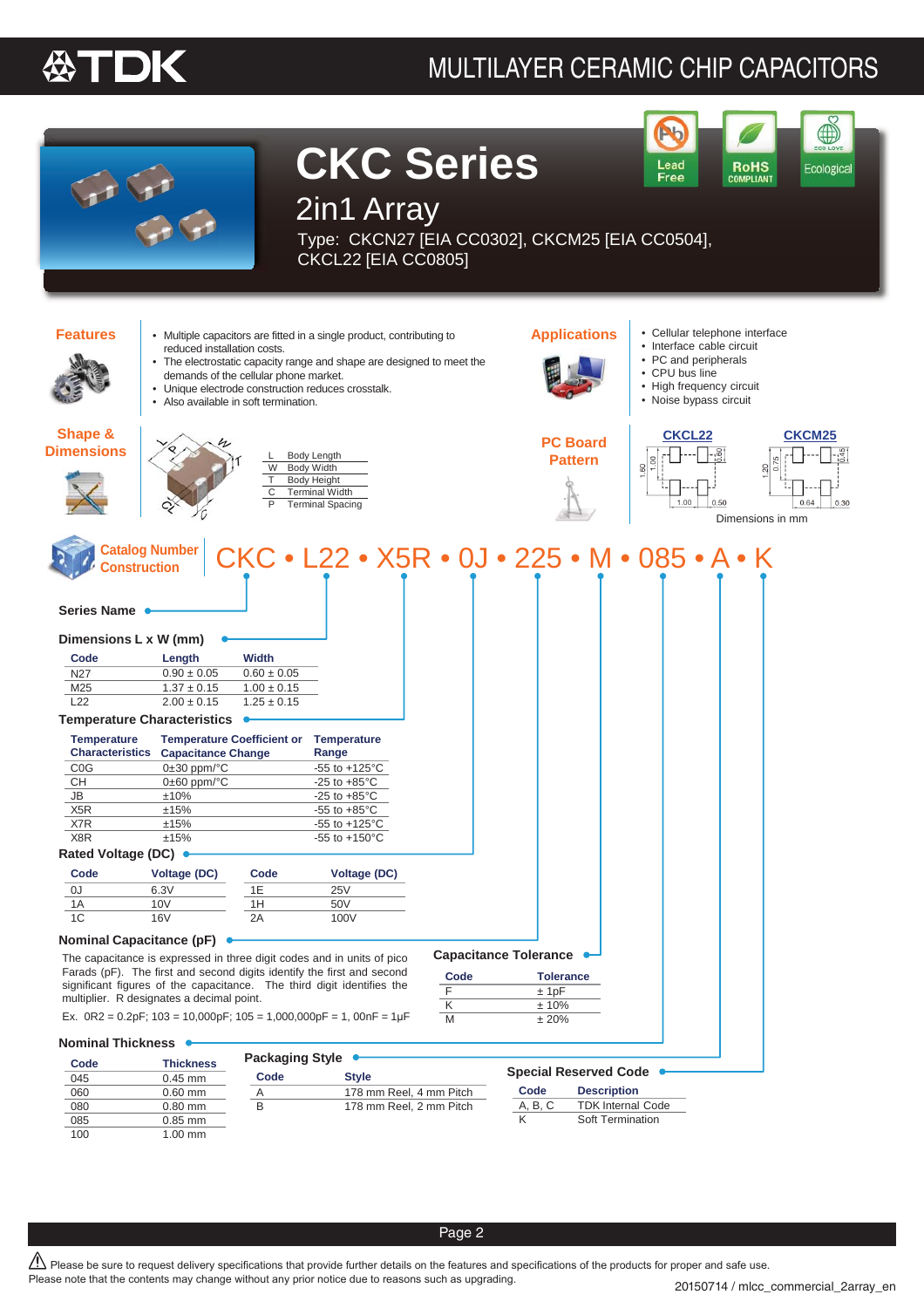

### MULTILAYER CERAMIC CHIP CAPACITORS



### CKCN27(C0906)[EIA CC0302]

#### **Capacitance Range Chart**

Temperature Characteristics: JB (± 10%), X5R (± 15%) Rated Voltage: 6.3V (0J)

|                            |             |                  | JB           | X5R           |
|----------------------------|-------------|------------------|--------------|---------------|
| <b>Capacitance</b><br>(DF) | <b>Code</b> | <b>Tolerance</b> | 0.<br>(6.3V) | OJ.<br>(6.3V) |
|                            |             |                  |              |               |
| 100.000                    | 104         | $M: 120\%$       |              |               |

Standard Thickness

**1** 0.45 mm

٠



### CKCM25(C1310)[EIA CC0504]

#### **Capacitance Range Chart**

Temperature Characteristics: C0G (0 ± 30ppm/ºC), CH (0 ± 60ppm/ºC) Rated Voltage: 100V (2A), 50V (1H)

|                            |             |                  | <b>COG</b> |           | <b>CH</b> |
|----------------------------|-------------|------------------|------------|-----------|-----------|
| <b>Capacitance</b><br>(pF) | <b>Code</b> | <b>Tolerance</b> | 2A<br>100\ | 1H<br>50V | 1H<br>50V |
| 10                         | 100         | $F: \pm 1pF$     |            |           |           |
| 15                         | 150         | $K: \pm 10\%$    |            |           |           |
| 22                         | 220         | $M: \pm 20\%$    |            |           |           |
| 33                         | 330         |                  |            |           |           |
| 47                         | 470         |                  |            |           |           |
| 68                         | 680         |                  |            |           |           |
|                            |             |                  |            |           |           |

#### **Capacitance Range Chart**

Temperature Characteristics: JB ( $\pm$  10%), X5R ( $\pm$  15%), X7R ( $\pm$ 15%), X8R ( $\pm$ 15%) Rated Voltage: 50V (1H), 25V (1E), 16V (1C), 10V (1A), 6.3V (0J)

|                            |             |                  |       |       | JB             |      |        |       |     | X <sub>5</sub> R |       |        |       | X7R   | X8R   |
|----------------------------|-------------|------------------|-------|-------|----------------|------|--------|-------|-----|------------------|-------|--------|-------|-------|-------|
| <b>Capacitance</b><br>(pF) | <b>Code</b> | <b>Tolerance</b> | 1H    | 1E    | 1 <sup>C</sup> | 1A   | OJ     | 1H    | 1E  | 1C               | 1A    | OJ     | 1H    | 1E    | 1H    |
|                            |             |                  | (50V) | (25V) | (16V)          | 10V) | (6.3V) | (50V) | 25V | 16V)             | (10V) | (6.3V) | (50V) | (25V) | (50V) |
| 220                        | 221         | $F: \pm 1pF$     |       |       |                |      |        |       |     |                  |       |        |       |       |       |
| 330                        | 331         | $K: \pm 10\%$    |       |       |                |      |        |       |     |                  |       |        |       |       |       |
| 470                        | 471         | $M: \pm 20\%$    |       |       |                |      |        |       |     |                  |       |        |       |       |       |
| 680                        | 681         |                  |       |       |                |      |        |       |     |                  |       |        |       |       |       |
| ,000                       | 102         |                  |       |       |                |      |        |       |     |                  |       |        |       |       |       |
| ,500                       | 152         |                  |       |       |                |      |        |       |     |                  |       |        |       |       |       |
| 2,200                      | 222         |                  |       |       |                |      |        |       |     |                  |       |        |       |       |       |
| 3,300                      | 332         |                  |       |       |                |      |        |       |     |                  |       |        |       |       |       |
| 4,700                      | 472         |                  |       |       |                |      |        |       |     |                  |       |        |       |       |       |
| 6,800                      | 682         |                  |       |       |                |      |        |       |     |                  |       |        |       |       |       |
| 10,000                     | 103         |                  |       |       |                |      |        |       |     |                  |       |        |       |       |       |
| 22,000                     | 223         |                  |       |       |                |      |        |       |     |                  |       |        |       |       |       |
| 47,000                     | 473         |                  |       |       |                |      |        |       |     |                  |       |        |       |       |       |
| 100,000                    | 104         |                  |       |       |                |      |        |       |     |                  |       |        |       |       |       |
| 220,000                    | 224         |                  |       |       |                |      |        |       |     |                  |       |        |       |       |       |
| 470,000                    | 474         |                  |       |       |                |      |        |       |     |                  |       |        |       |       |       |
| 000,000,                   | 105         |                  |       |       |                |      |        |       |     |                  |       |        |       |       |       |

Standard Thickness



 $\bigwedge$  Please be sure to request delivery specifications that provide further details on the features and specifications of the products for proper and safe use. Please note that the contents may change without any prior notice due to reasons such as upgrading.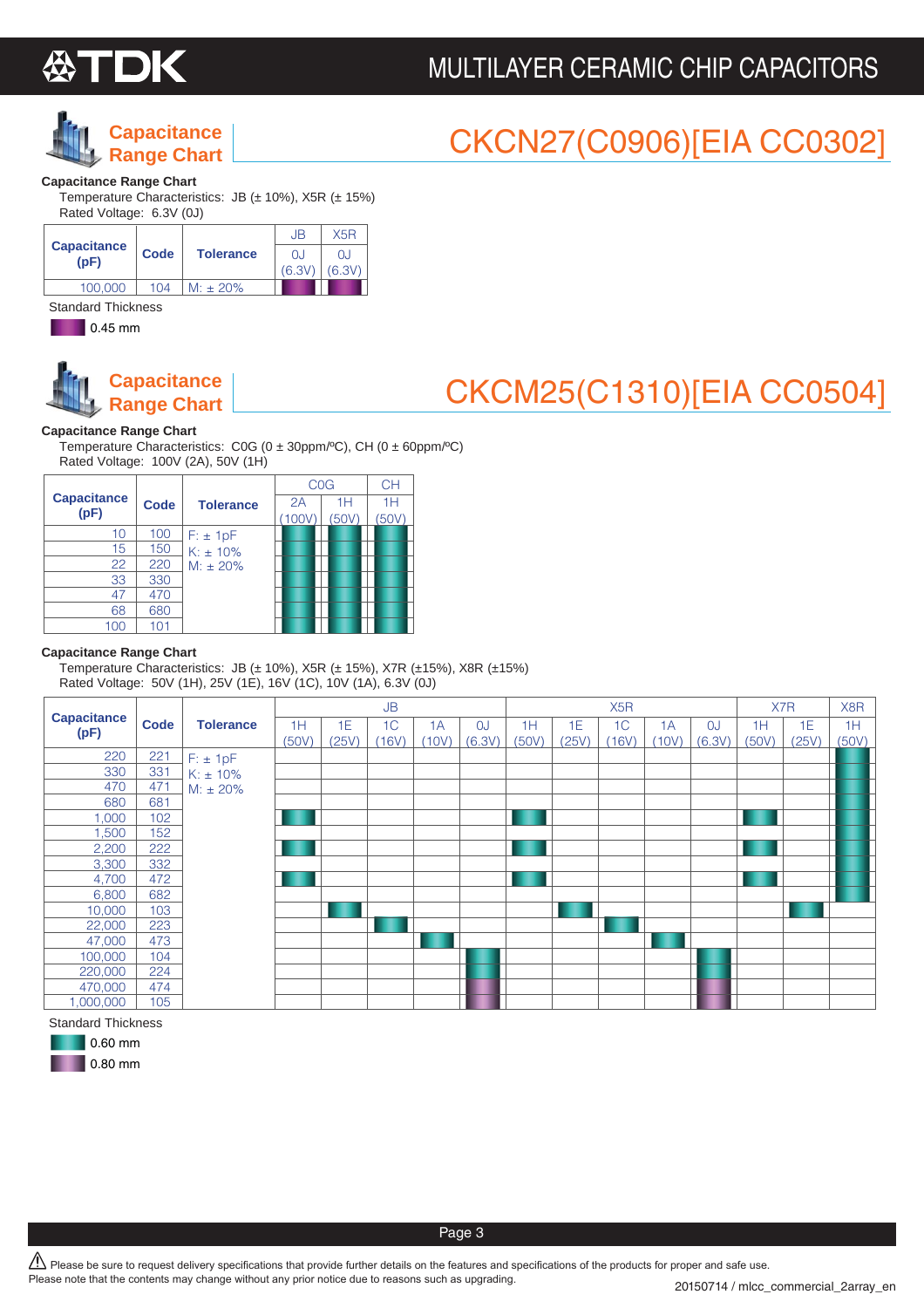

### MULTILAYER CERAMIC CHIP CAPACITORS



## CKCL22(2012) [EIA CC0805]

#### **Capacitance Range Chart**

 Temperature Characteristics: C0G (0 ± 30ppm/ºC), CH (0 ± 60ppm/ºC), JB (± 10%) Rated Voltage: 100V (2A), 50V (1H), 25V (1E), 16V (1C), 10V (1A), 6.3V (0J)

|                    |             |                  | <b>COG</b> |       | <b>CH</b> |       |       | <b>JB</b> |       |           |                           |
|--------------------|-------------|------------------|------------|-------|-----------|-------|-------|-----------|-------|-----------|---------------------------|
| <b>Capacitance</b> | <b>Code</b> | <b>Tolerance</b> | 2A         | 1H    | 1H        | 1H    | 1E    | 1C        | 1A    | <b>OJ</b> |                           |
| (pF)               |             |                  | (100V)     | (50V) | (50V)     | (50V) | (25V) | (16V)     | (10V) | (6.3V)    |                           |
| 10                 | 100         | $F: \pm 1pF$     |            |       |           |       |       |           |       |           |                           |
| 15                 | 150         | $K: \pm 10\%$    |            |       |           |       |       |           |       |           |                           |
| 22                 | 220         | $M: \pm 20\%$    |            |       |           |       |       |           |       |           |                           |
| 33                 | 330         |                  |            |       |           |       |       |           |       |           |                           |
| 47                 | 470         |                  |            |       |           |       |       |           |       |           |                           |
| 68                 | 680         |                  |            |       |           |       |       |           |       |           |                           |
| 100                | 101         |                  |            |       |           |       |       |           |       |           |                           |
| 150                | 151         |                  |            |       |           |       |       |           |       |           |                           |
| 220<br>330         | 221<br>331  |                  |            |       |           |       |       |           |       |           |                           |
| 470                | 471         |                  |            |       |           |       |       |           |       |           |                           |
| 1,000              | 102         |                  |            |       |           |       |       |           |       |           |                           |
| 2,200              | 222         |                  |            |       |           |       |       |           |       |           |                           |
| 4,700              | 472         |                  |            |       |           |       |       |           |       |           |                           |
| 10,000             | 103         |                  |            |       |           |       |       |           |       |           |                           |
| 22,000             | 223         |                  |            |       |           |       |       |           |       |           |                           |
| 47,000             | 473         |                  |            |       |           |       |       |           |       |           |                           |
| 100,000            | 104         |                  |            |       |           |       |       |           |       |           |                           |
| 220,000            | 224         |                  |            |       |           |       |       |           |       |           |                           |
| 470,000            | 474         |                  |            |       |           |       |       |           |       |           | <b>Standard Thickness</b> |
| 1,000,000          | 105         |                  |            |       |           |       |       |           |       |           |                           |
| 2,200,000          | 225         |                  |            |       |           |       |       |           |       |           | 0.85 mm                   |

#### **Capacitance Range Chart**

 Temperature Characteristics: X5R (± 15%), X7R (±15%) Rated Voltage: 100V (2A), 50V (1H), 25V (1E), 16V (1C), 10V (1A), 6.3V (0J)

|                    |      |                  |       |       | X <sub>5</sub> R |       |        |        |       | X7R   |       |                           |
|--------------------|------|------------------|-------|-------|------------------|-------|--------|--------|-------|-------|-------|---------------------------|
| <b>Capacitance</b> | Code | <b>Tolerance</b> | 1H    | 1Ε    | 1C               | 1A    | OJ     | 2A     | 1H    | 1E    | 1A    |                           |
| (pF)               |      |                  | (50V) | (25V) | 16C              | (10V) | (6.3V) | (100V) | (50V) | (25V) | (10V) |                           |
| 470                | 471  | $F: \pm 1pF$     |       |       |                  |       |        |        |       |       |       |                           |
| 1,000              | 102  | $K: \pm 10\%$    |       |       |                  |       |        |        |       |       |       |                           |
| 2,200              | 222  | $M: \pm 20\%$    |       |       |                  |       |        |        |       |       |       |                           |
| 4,700              | 472  |                  |       |       |                  |       |        |        |       |       |       |                           |
| 10,000             | 103  |                  |       |       |                  |       |        |        |       |       |       |                           |
| 22,000             | 223  |                  |       |       |                  |       |        |        |       |       |       |                           |
| 47,000             | 473  |                  |       |       |                  |       |        |        |       |       |       |                           |
| 100,000            | 104  |                  |       |       |                  |       |        |        |       |       |       |                           |
| 220,000            | 224  |                  |       |       |                  |       |        |        |       |       |       |                           |
| 470,000            | 474  |                  |       |       |                  |       |        |        |       |       |       | <b>Standard Thickness</b> |
| ,000,000           | 105  |                  |       |       |                  |       |        |        |       |       |       |                           |
| 2,200,000          | 225  |                  |       |       |                  |       |        |        |       |       |       | 0.85 mm                   |

 $\bigwedge$  Please be sure to request delivery specifications that provide further details on the features and specifications of the products for proper and safe use. Please note that the contents may change without any prior notice due to reasons such as upgrading.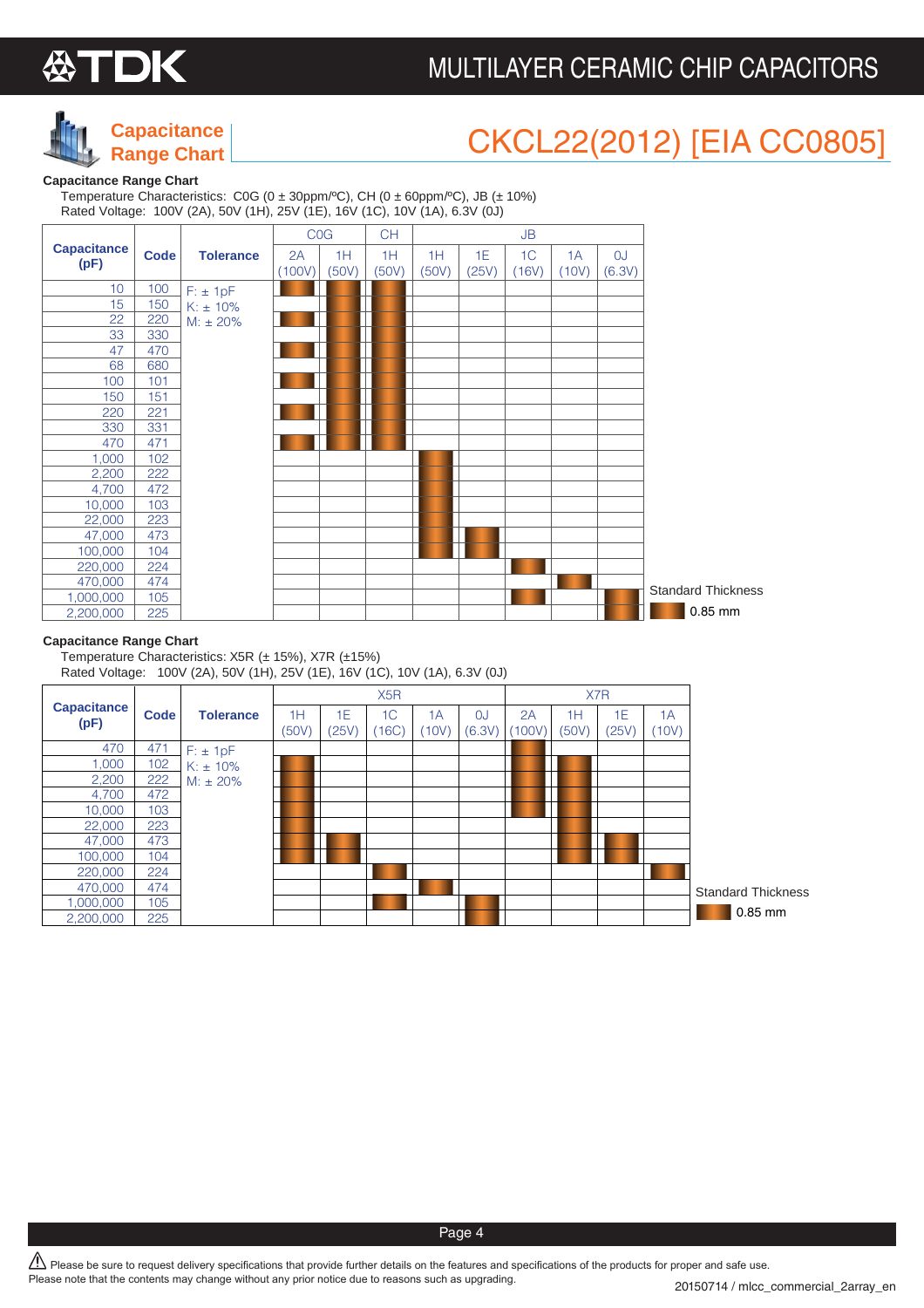# **公TDK**



## **Capacitance**

#### **Class 1 (Temperature Compensating) Range Table**

Temperature Characteristics: C0G (-55 to +125ºC, 0±30 ppm/ºC)

|             |                         | <b>Thickness</b> | Capacitance | Catalog Number          |                        |
|-------------|-------------------------|------------------|-------------|-------------------------|------------------------|
| Capacitance | Size                    | (mm)             | Tolerance   | Rated Voltage Edc: 100V | Rated Voltage Edc: 50V |
|             | 1310                    | $0.60 \pm 0.10$  | ± 1pF       | CKCM25C0G2A100F060AK    | CKCM25C0G1H100F060AK   |
|             |                         |                  | ± 1pF       |                         | CKCM25C0G1H100F060AA   |
| 10 pF       |                         |                  |             |                         | CKCL22C0G1H100F085AA   |
|             | 2012                    | $0.85 \pm 0.15$  | ± 1pF       | CKCL22C0G2A100F085AK    | CKCL22C0G1H100F085AK   |
|             | 1310                    | $0.60 \pm 0.10$  | ±10%        | CKCM25C0G2A150K060AK    | CKCM25C0G1H150K060AK   |
| 15 pF       |                         |                  | ±10%        |                         | CKCM25C0G1H150K060AA   |
|             | 2012<br>$0.85 \pm 0.15$ |                  | ±10%        |                         | CKCL22C0G1H150K085AA   |
|             | 1310                    | $0.60 \pm 0.10$  | ± 10%       | CKCM25C0G2A220K060AK    | CKCM25C0G1H220K060AK   |
|             |                         |                  | ±10%        |                         | CKCM25C0G1H220K060AA   |
| 22 pF       | 2012                    |                  | ±10%        |                         | CKCL22C0G1H220K085AA   |
|             |                         | $0.85 \pm 0.15$  |             | CKCL22C0G2A220K085AK    | CKCL22C0G1H220K085AK   |
|             |                         | $0.60 \pm 0.10$  | ±10%        | CKCM25C0G2A330K060AK    | CKCM25C0G1H330K060AK   |
| 33 pF       | 1310                    |                  | ±10%        |                         | CKCM25C0G1H330K060AA   |
|             | 2012                    | $0.85 \pm 0.15$  | ±10%        |                         | CKCL22C0G1H330K085AA   |
|             |                         |                  | ± 10%       | CKCM25C0G2A470K060AK    | CKCM25C0G1H470K060AK   |
|             | 1310                    | $0.60 \pm 0.10$  | ±10%        |                         | CKCM25C0G1H470K060AA   |
| 47 pF       | 2012                    | $0.85 \pm 0.15$  | ±10%        |                         | CKCL22C0G1H470K085AA   |
|             |                         |                  |             | CKCL22C0G2A470K085AK    | CKCL22C0G1H470K085AK   |
|             |                         |                  | ±10%        | CKCM25C0G2A680K060AK    | CKCM25C0G1H680K060AK   |
| 68 pF       | 1310                    | $0.60 \pm 0.10$  | ± 10%       |                         | CKCM25C0G1H680K060AA   |
|             | 2012                    | $0.85 \pm 0.15$  | ±10%        |                         | CKCL22C0G1H680K085AA   |
|             |                         |                  | ± 10%       | CKCM25C0G2A101K060AK    | CKCM25C0G1H101K060AK   |
|             | 1310                    | $0.60 \pm 0.10$  | ±10%        |                         | CKCM25C0G1H101K060AA   |
| 100 pF      |                         |                  |             |                         | CKCL22C0G1H101K085AA   |
|             | 2012                    | $0.85 \pm 0.15$  | ±10%        | CKCL22C0G2A101K085AK    | CKCL22C0G1H101K085AK   |
| 150 pF      | 2012                    | $0.85 \pm 0.15$  | ±10%        |                         | CKCL22C0G1H151K085AA   |
|             |                         |                  |             |                         | CKCL22C0G1H221K085AA   |
| 220 pF      | 2012                    | $0.85 \pm 0.15$  | ±10%        | CKCL22C0G2A221K085AK    | CKCL22C0G1H221K085AK   |
| 330 pF      | 2012                    | $0.85 \pm 0.15$  | ±10%        |                         | CKCL22C0G1H331K085AA   |
|             |                         |                  |             |                         | CKCL22C0G1H471K085AA   |
| 470 pF      | 2012                    | $0.85 \pm 0.15$  | ±10%        | CKCL22C0G2A471K085AK    | CKCL22C0G1H471K085AK   |

#### **Class 1 (Temperature Compensating)**

Temperature Characteristics: CH (-25 to +85ºC, 0±60 ppm/ºC)

|             | <b>Size</b> | <b>Thickness</b> | Capacitance | Catalog Number          |                        |
|-------------|-------------|------------------|-------------|-------------------------|------------------------|
| Capacitance |             | (mm)             | Tolerance   | Rated Voltage Edc: 100V | Rated Voltage Edc: 50V |
| 10pF        | 1310        | $0.60 + 0.10$    | ± 1pF       |                         | CKCM25CH1H100F060AA    |
|             | 2012        | $0.85 + 0.15$    | ± 1pF       |                         | CKCL22CH1H100F085AA    |
| 15pF        | 1310        | $0.60 + 0.10$    | $±10\%$     |                         | CKCM25CH1H150K060AA    |
|             | 2012        | $0.85 + 0.15$    | $±10\%$     |                         | CKCL22CH1H150K085AA    |
| 22 pF       | 1310        | $0.60 + 0.10$    | $±10\%$     |                         | CKCM25CH1H220K060AA    |
|             | 2012        | $0.85 + 0.15$    | $±10\%$     |                         | CKCL22CH1H220K085AA    |
| 33 pF       | 1310        | $0.60 + 0.10$    | $±10\%$     |                         | CKCM25CH1H330K060AA    |
|             | 2012        | $0.85 + 0.15$    | $±10\%$     |                         | CKCL22CH1H330K085AA    |
| 47 pF       | 1310        | $0.60 + 0.10$    | $±10\%$     |                         | CKCM25CH1H470K060AA    |
|             | 2012        | $0.85 + 0.15$    | $±10\%$     |                         | CKCL22CH1H470K085AA    |
| 68 pF       | 1310        | $0.60 + 0.10$    | $±10\%$     |                         | CKCM25CH1H680K060AA    |
|             | 2012        | $0.85 + 0.15$    | $±10\%$     |                         | CKCL22CH1H680K085AA    |
| 100 pF      | 1310        | $0.60 + 0.10$    | $±10\%$     |                         | CKCM25CH1H101K060AA    |
|             | 2012        | $0.85 + 0.15$    | $±10\%$     |                         | CKCL22CH1H101K085AA    |
| 150 pF      | 2012        | $0.85 + 0.15$    | $±10\%$     |                         | CKCL22CH1H151K085AA    |
| 220 pF      | 2012        | $0.85 + 0.15$    | $±10\%$     |                         | CKCL22CH1H221K085AA    |
| 330 pF      | 2012        | $0.85 + 0.15$    | $±10\%$     |                         | CKCL22CH1H331K085AA    |
| 470 pF      | 2012        | $0.85 + 0.15$    | $±10\%$     |                         | CKCL22CH1H471K085AA    |
|             |             |                  |             |                         |                        |

 $\hat{P}$  Please be sure to request delivery specifications that provide further details on the features and specifications of the products for proper and safe use. Please note that the contents may change without any prior notice due to reasons such as upgrading.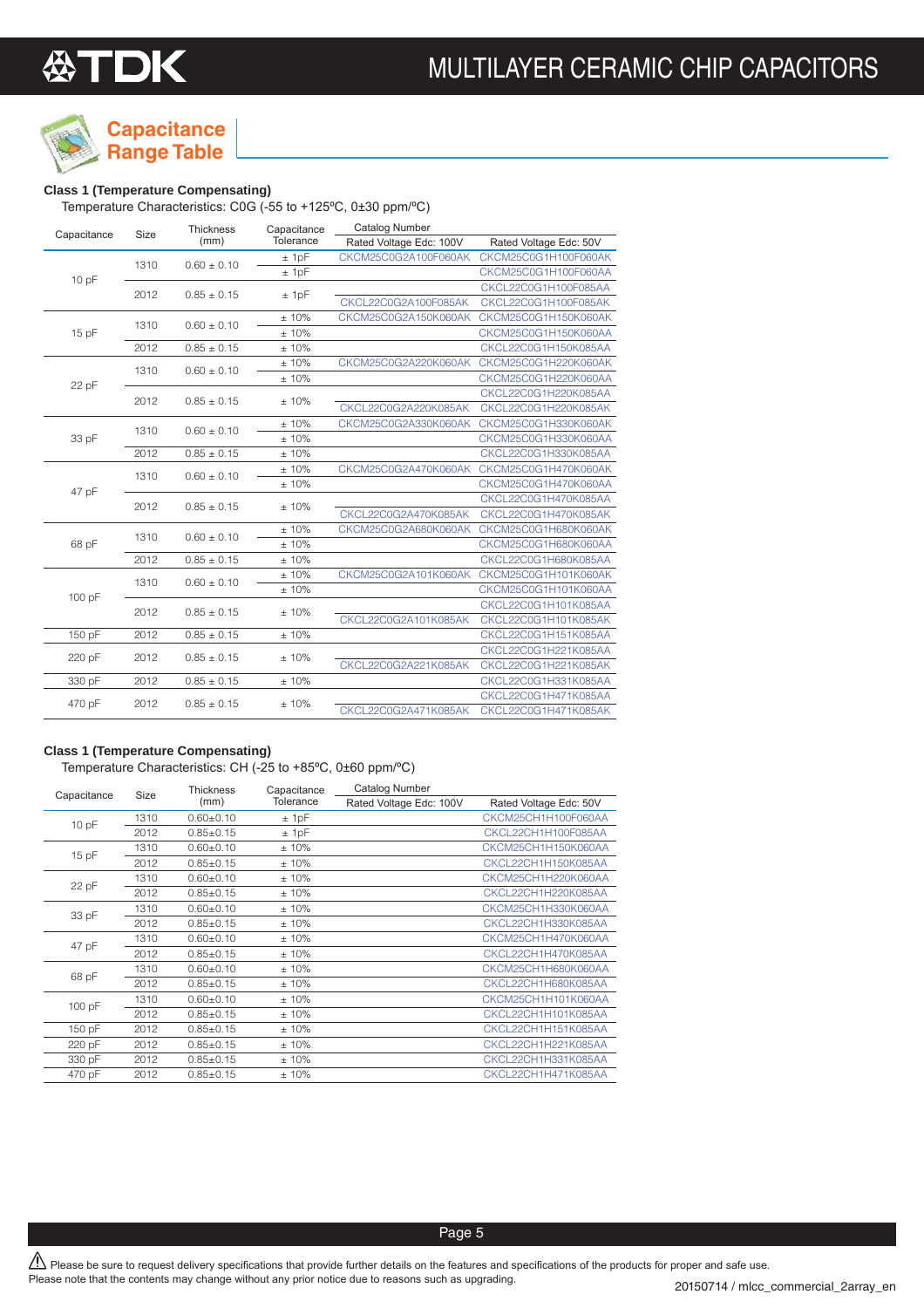



#### **Class 2 (Temperature Stable)**

Temperature Characteristics: JB (-25 to +85ºC, ±10%)

| Capacitance             | Size | <b>Thickness</b> | Capacitance | Catalog Number          |                        |                        |                        |
|-------------------------|------|------------------|-------------|-------------------------|------------------------|------------------------|------------------------|
|                         |      | (mm)             | Tolerance   | Rated Voltage Edc: 100V | Rated Voltage Edc: 50V | Rated Voltage Edc: 25V | Rated Voltage Edc: 16V |
| 1nF                     | 1310 | $0.60 \pm 0.10$  | ±20%        |                         | CKCM25JB1H102M060AA    |                        |                        |
| 2012<br>$0.85 \pm 0.15$ |      | ±20%             |             | CKCL22JB1H102M085AA     |                        |                        |                        |
| $2.2$ nF                | 1310 | $0.60 \pm 0.10$  | ±20%        |                         | CKCM25JB1H222M060AA    |                        |                        |
|                         | 2012 | $0.85 \pm 0.15$  | ±20%        |                         | CKCL22JB1H222M085AA    |                        |                        |
| 4.7 nF                  | 1310 | $0.60 \pm 0.10$  | ±20%        |                         | CKCM25JB1H472M060AA    |                        |                        |
|                         | 2012 | $0.85 \pm 0.15$  | ±20%        |                         | CKCL22JB1H472M085AA    |                        |                        |
| $100$ nF                | 1310 | $0.60 \pm 0.10$  | ±20%        |                         |                        | CKCM25JB1E103M060AA    |                        |
|                         | 2012 | $0.85 \pm 0.15$  | ±20%        |                         | CKCL22JB1H103M085AA    |                        |                        |
| 22 nF                   | 1310 | $0.60 \pm 0.10$  | ±20%        |                         |                        |                        | CKCM25JB1C223M060AA    |
|                         | 2012 | $0.85 \pm 0.15$  | ±20%        |                         | CKCL22JB1H223M085AA    |                        |                        |
| 47 nF                   | 2012 | $0.85 \pm 0.15$  | ±20%        |                         | CKCL22JB1H473M085AA    | CKCL22JB1E473M085AA    |                        |
| 100 nF                  | 2012 | $0.85 \pm 0.15$  | ±20%        |                         | CKCL22JB1H104M085AB    | CKCL22JB1E104M085AA    |                        |
| 220 nF                  | 2012 | $0.85 \pm 0.15$  | ±20%        |                         |                        |                        | CKCL22JB1C224M085AA    |
| $1 \mu F$               | 2012 | $0.85 \pm 0.15$  | ±20%        |                         |                        |                        | CKCL22JB1C105M085AB    |

| Capacitance | Size | <b>Thickness</b> | Capacitance | Catalog Number         |                         |
|-------------|------|------------------|-------------|------------------------|-------------------------|
|             |      | (mm)             | Tolerance   | Rated Voltage Edc: 10V | Rated Voltage Edc: 6.3V |
| 47 nF       | 1310 | $0.60 \pm 0.10$  | ±20%        | CKCM25JB1A473M060AA    |                         |
| 100 nF      | 0906 | $0.45 \pm 0.05$  | ±20%        |                        | CKCN27JB0J104M045BK     |
|             | 1310 | $0.60 \pm 0.10$  | ±20%        |                        | CKCM25JB0J104M060AA     |
| 220 nF      | 1310 | $0.60 \pm 0.10$  | ±20%        |                        | CKCM25JB0J224M060AA     |
| 470 nF      | 1310 | $0.80 \pm 0.10$  | ±20%        |                        | CKCM25JB0J474M080AA     |
|             | 2012 | $0.85 \pm 0.15$  | ± 20%       | CKCL22JB1A474M085AA    |                         |
|             | 1310 | $0.80 \pm 0.10$  | ±20%        |                        | CKCM25JB0J105M080AA     |
| 1 µF        | 2012 | $0.85 \pm 0.15$  | ±20%        |                        | CKCL22JB0J105M085AA     |
| $2.2 \mu F$ | 2012 | $0.85 \pm 0.15$  | ±20%        |                        | CKCL22JB0J225M085AA     |

#### **Class 2 (Temperature Stable)**

Temperature Characteristics: X5R (-55 to +85ºC, ±15%)

| Capacitance | Size | Thickness       | Capacitance | Catalog Number          |                        |                        |                        |
|-------------|------|-----------------|-------------|-------------------------|------------------------|------------------------|------------------------|
|             |      | (mm)            | Tolerance   | Rated Voltage Edc: 100V | Rated Voltage Edc: 50V | Rated Voltage Edc: 25V | Rated Voltage Edc: 16V |
| 1 nF        | 1310 | $0.60 \pm 0.10$ | ±20%        |                         | CKCM25X5R1H102M060AA   |                        |                        |
|             | 2012 | $0.85 \pm 0.15$ | ±20%        |                         | CKCL22X5R1H102M085AA   |                        |                        |
| $2.2$ nF    | 1310 | $0.60 \pm 0.10$ | ±20%        |                         | CKCM25X5R1H222M060AA   |                        |                        |
|             | 2012 | $0.85 \pm 0.15$ | ±20%        |                         | CKCL22X5R1H222M085AA   |                        |                        |
| 4.7 nF      | 1310 | $0.60 \pm 0.10$ | ±20%        |                         | CKCM25X5R1H472M060AA   |                        |                        |
|             | 2012 | $0.85 \pm 0.15$ | ±20%        |                         | CKCL22X5R1H472M085AA   |                        |                        |
| 10 nF       | 1310 | $0.60 \pm 0.10$ | ±20%        |                         |                        | CKCM25X5R1E103M060AA   |                        |
|             | 2012 | $0.85 \pm 0.15$ | ±20%        |                         | CKCL22X5R1H103M085AA   |                        |                        |
|             | 1310 | $0.60 \pm 0.10$ | ±20%        |                         |                        |                        | CKCM25X5R1C223M060AA   |
| 22 nF       |      |                 |             |                         |                        |                        | CKCM25X5R1C223M060AK   |
|             | 2012 | $0.85 \pm 0.15$ | ±20%        |                         | CKCL22X5R1H223M085AA   |                        |                        |
| 47 nF       | 2012 | $0.85 \pm 0.15$ | ±20%        |                         | CKCL22X5R1H473M085AA   | CKCL22X5R1E473M085AA   |                        |
| 100 nF      | 2012 | $0.85 \pm 0.15$ | ±20%        |                         | CKCL22X5R1H104M085AB   | CKCL22X5R1E104M085AA   |                        |
| 220 nF      | 2012 | $0.85 \pm 0.15$ | ±20%        |                         |                        |                        | CKCL22X5R1C224M085AA   |
|             |      |                 |             |                         |                        |                        | CKCL22X5R1C224M085AK   |
| $1 \mu F$   | 2012 | $0.85 \pm 0.15$ | ±20%        |                         |                        |                        | CKCL22X5R1C105M085AC   |
|             |      |                 |             |                         |                        |                        |                        |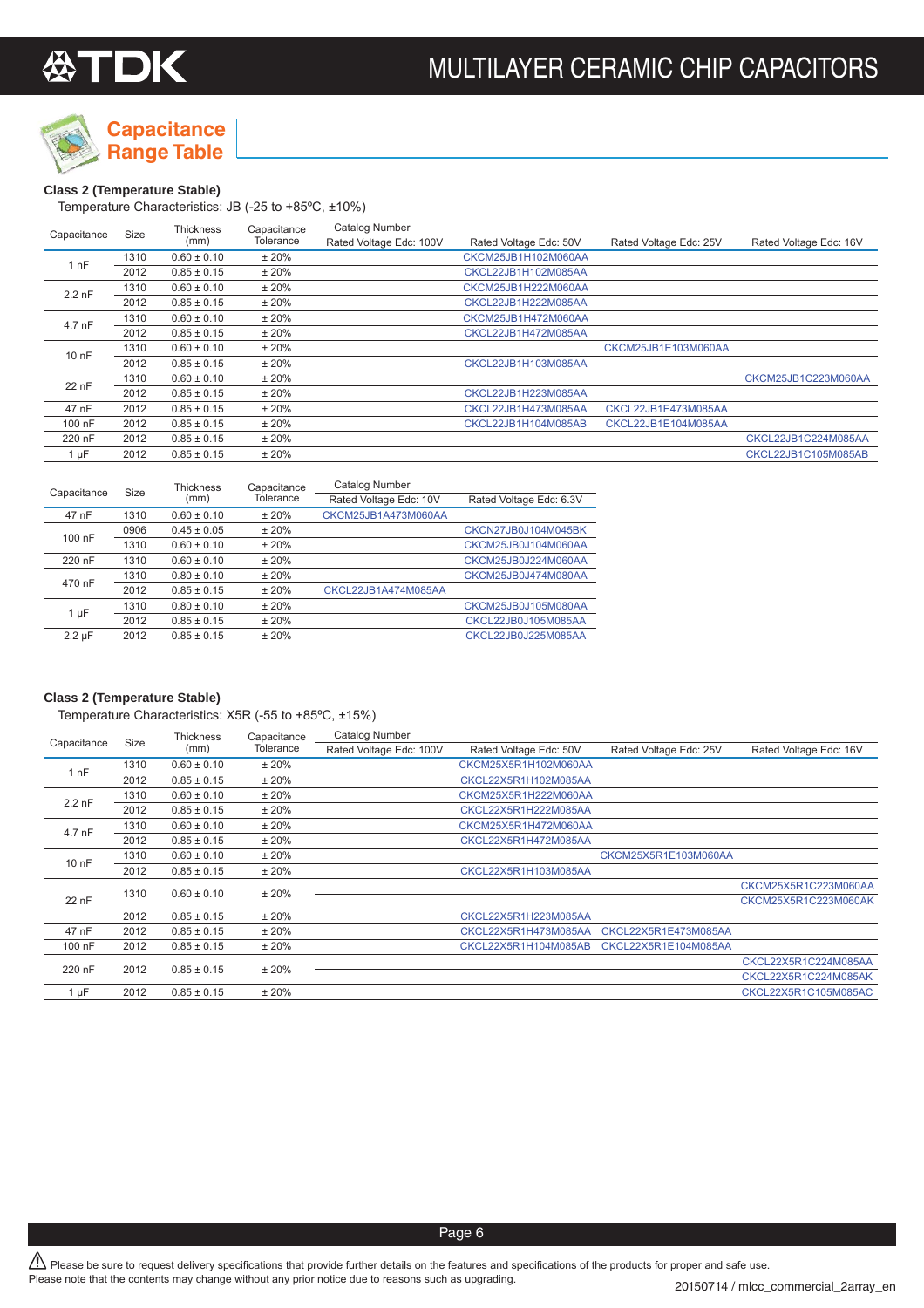

## **Capacitance**

**Range Table**

#### **Class 2 (Temperature Stable)**

Temperature Characteristics: X5R (-55 to +85ºC, ±15%)

| Capacitance | <b>Size</b> | <b>Thickness</b> | Capacitance | Catalog Number         |                         |
|-------------|-------------|------------------|-------------|------------------------|-------------------------|
|             |             | (mm)             | Tolerance   | Rated Voltage Edc: 10V | Rated Voltage Edc: 6.3V |
| 47 nF       | 1310        | $0.60 \pm 0.10$  | ± 20%       | CKCM25X5R1A473M060AA   |                         |
|             |             |                  |             | CKCM25X5R1A473M060AK   |                         |
|             | 0906        | $0.45 \pm 0.05$  | ±20%        |                        | CKCN27X5R0J104M045BK    |
| 100 nF      | 1310        |                  |             |                        | CKCM25X5R0J104M060AA    |
|             |             | $0.60 \pm 0.10$  | ± 20%       |                        | CKCM25X5R0J104M060AK    |
| 220 nF      | 1310        | $0.60 \pm 0.10$  | ± 20%       |                        | CKCM25X5R0J224M060AA    |
|             |             |                  |             |                        | CKCM25X5R0J224M060AK    |
|             | 1310        |                  |             |                        | CKCM25X5R0J474M080AA    |
| 470 nF      |             | $0.80 \pm 0.10$  | ±20%        |                        | CKCM25X5R0J474M080AK    |
|             |             |                  |             | CKCL22X5R1A474M085AA   |                         |
|             | 2012        | $0.85 \pm 0.15$  | ± 20%       | CKCL22X5R1A474M085AK   |                         |
|             | 1310        | $0.80 \pm 0.10$  |             |                        | CKCM25X5R0J105M080AA    |
|             |             |                  | ± 20%       |                        | CKCM25X5R0J105M080AK    |
| 1 µF        | 2012        | $0.85 \pm 0.15$  |             |                        | CKCL22X5R0J105M085AA    |
|             |             |                  | ±20%        |                        | CKCL22X5R0J105M085AK    |
|             |             |                  |             |                        | CKCL22X5R0J225M085AA    |
| $2.2 \mu F$ | 2012        | $0.85 \pm 0.15$  | ± 20%       |                        | CKCL22X5R0J225M085AK    |

#### **Class 2 (Temperature Stable)**

Temperature Characteristics: X7R (-55 to +125ºC, ±15%)

| Capacitance | Size | <b>Thickness</b><br>(mm) | Capacitance<br>Tolerance | <b>Catalog Number</b>   |                        |                        |                        |
|-------------|------|--------------------------|--------------------------|-------------------------|------------------------|------------------------|------------------------|
|             |      |                          |                          | Rated Voltage Edc: 100V | Rated Voltage Edc: 50V | Rated Voltage Edc: 25V | Rated Voltage Edc: 16V |
| 470 pF      | 2012 | $0.85 \pm 0.15$          | ±20%                     | CKCL22X7R2A471M085AK    |                        |                        |                        |
| 1nF         | 1310 | $0.60 \pm 0.10$          | ±20%                     |                         | CKCM25X7R1H102M060AA   |                        |                        |
|             |      |                          |                          |                         | CKCM25X7R1H102M060AK   |                        |                        |
|             | 2012 | $0.85 \pm 0.15$          | ±20%                     |                         | CKCL22X7R1H102M085AA   |                        |                        |
|             |      |                          |                          | CKCL22X7R2A102M085AK    | CKCL22X7R1H102M085AK   |                        |                        |
| $2.2$ nF    | 1310 | $0.60 \pm 0.10$          | ±20%                     |                         | CKCM25X7R1H222M060AA   |                        |                        |
|             |      |                          |                          |                         | CKCM25X7R1H222M060AK   |                        |                        |
|             | 2012 | $0.85 \pm 0.15$          | ±20%                     |                         | CKCL22X7R1H222M085AA   |                        |                        |
|             |      |                          |                          | CKCL22X7R2A222M085AK    | CKCL22X7R1H222M085AK   |                        |                        |
| 4.7 nF      | 1310 | $0.60 \pm 0.10$          | ±20%                     |                         | CKCM25X7R1H472M060AA   |                        |                        |
|             |      |                          |                          |                         | CKCM25X7R1H472M060AK   |                        |                        |
|             | 2012 | $0.85 \pm 0.15$          | ±20%                     |                         | CKCL22X7R1H472M085AA   |                        |                        |
|             |      |                          |                          | CKCL22X7R2A472M085AK    | CKCL22X7R1H472M085AK   |                        |                        |
| 10 nF       | 1310 | $0.60 \pm 0.10$          | ±20%                     |                         |                        | CKCM25X7R1E103M060AA   |                        |
|             |      |                          |                          |                         |                        | CKCM25X7R1E103M060AK   |                        |
|             | 2012 | $0.85 \pm 0.15$          | ±20%                     |                         | CKCL22X7R1H103M085AA   |                        |                        |
|             |      |                          |                          | CKCL22X7R2A103M085AK    | CKCL22X7R1H103M085AK   |                        |                        |
| 22 nF       | 2012 | $0.85 \pm 0.15$          | ±20%                     |                         | CKCL22X7R1H223M085AA   |                        |                        |
|             |      |                          |                          |                         | CKCL22X7R1H223M085AK   |                        |                        |
| 47 nF       | 2012 | $0.85 \pm 0.15$          | ±20%                     |                         | CKCL22X7R1H473M085AA   | CKCL22X7R1E473M085AA   |                        |
|             |      |                          |                          |                         | CKCL22X7R1H473M085AK   | CKCL22X7R1E473M085AK   |                        |
| 100 nF      | 2012 | $0.85 \pm 0.15$          | ±20%                     |                         | CKCL22X7R1H104M085AA   | CKCL22X7R1E104M085AA   |                        |
|             |      |                          |                          |                         | CKCL22X7R1H104M085AK   | CKCL22X7R1E104M085AK   |                        |
| 220 nF      | 2012 | $0.85 \pm 0.15$          | ±20%                     |                         |                        |                        | CKCL22X7R1A224M085AA   |
|             |      |                          |                          |                         |                        |                        | CKCL22X7R1A224M085AK   |

 $\hat{P}$  Please be sure to request delivery specifications that provide further details on the features and specifications of the products for proper and safe use. Please note that the contents may change without any prior notice due to reasons such as upgrading.